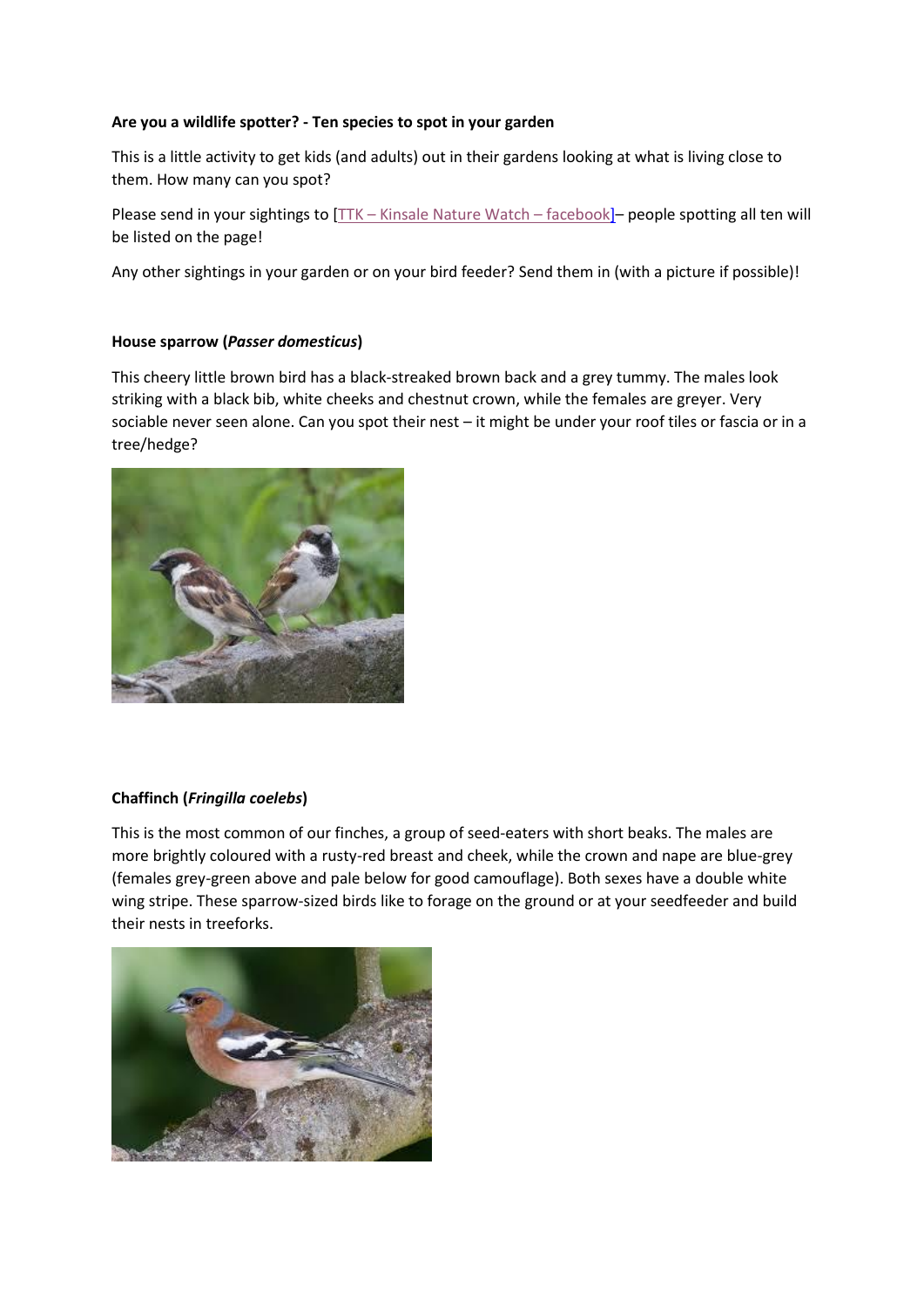### **Blue tit (***Parus caeruleus***)**

Slightly smaller than a sparrow, blue tits make for a lively colourful presence in our gardens and are star acrobats on birdfeeders! Their head and wings are blue, with a white face and yellow belly They like to nest in holes, or nest boxes with small entrances.



#### **Blackbird (***Turdus merula***)**

A common garden bird, the male is very distinctive with his glossy black plumage and yellow beak, the female is the same size but with dusky brown beak and feathers. The blackbird has a rich repertoire of songs, often sung from a treetop overlooking his territory. Blackbirds occur singly or in family groups – if in a flock, think starling.

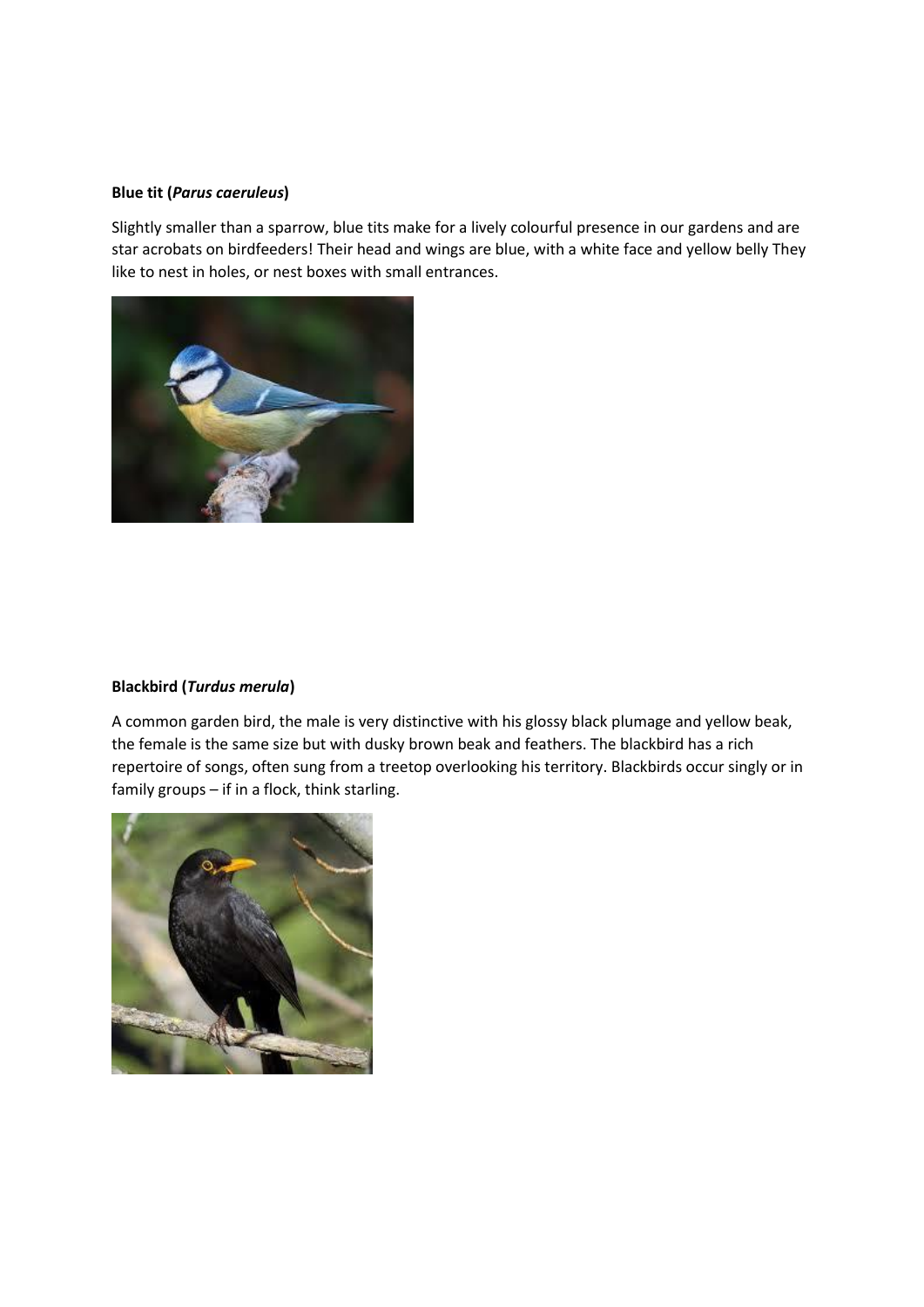# **Wren (***Troglodytes troglodytes***)**

One of our smallest birds, the wren is "King of the Birds" according to legend. Its scolding call (zeck, zeck, zeck) warns other birds of predators. Much smaller than a sparrow with a short upright tail, it loves dense undergrowth.



#### **Starling (***Sturnus vulgaris***)**

The other garden/woodland bird with glossy black plumage and a yellow beak, starlings differ from blackbirds by moving in flocks and having shorter tails as well as yellow-white spots in the plumage. The flocks fly together to roost in the evening, forming a "murmuration", a spectacular thing to watch!

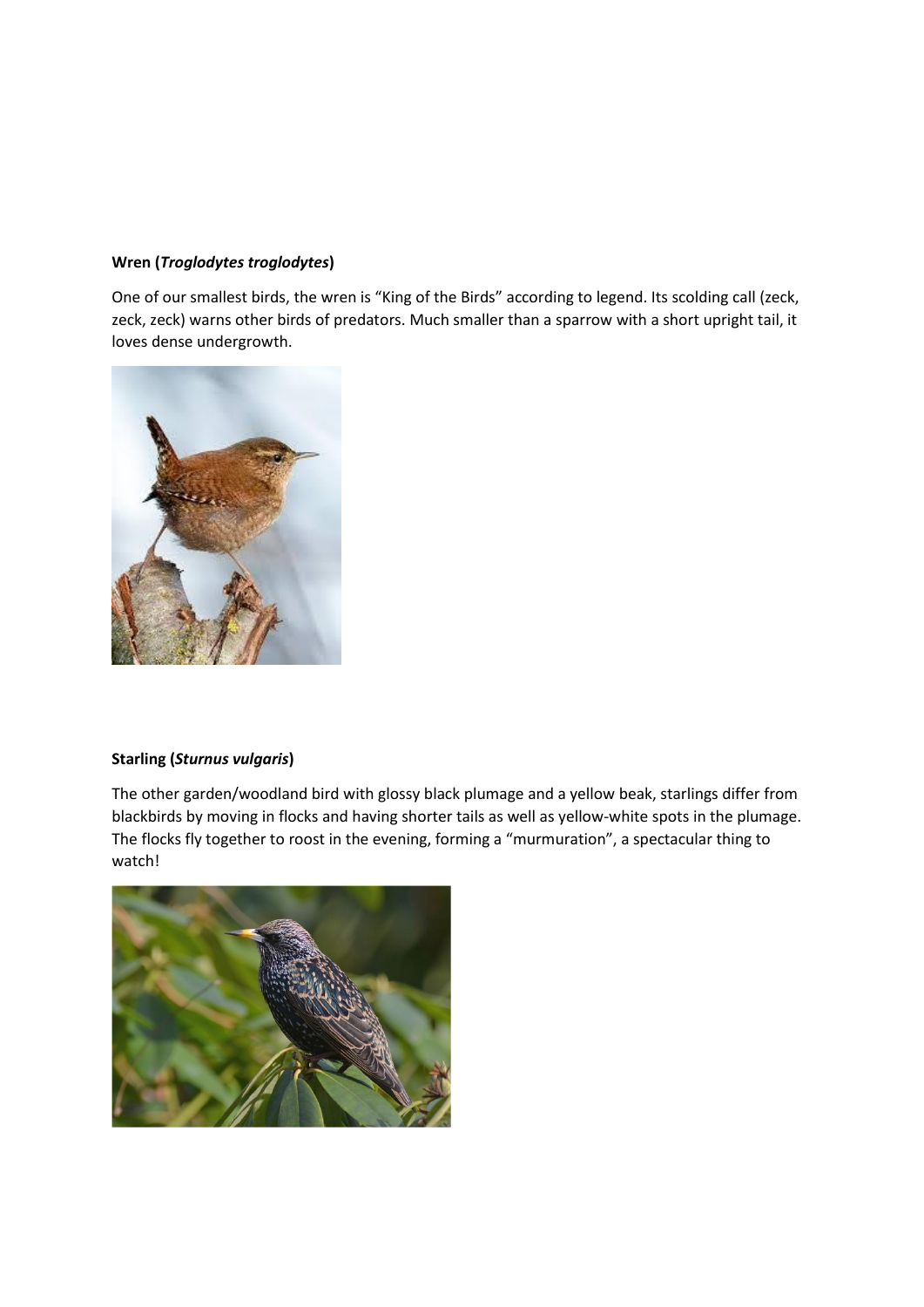## **7-spot Ladybird (***Coccinella septempunctata***)**

There are probably as many as 20 ladybird species in Ireland – there's currently a national survey happening to find out for sure, so if you see a ladybird with any number of spots, please submit your sighting o[n www.biology.ie](http://www.biology.ie/) as well as to our facebook page! This is our most common type, the 7spotted, but there are also orange, cream and 21-spotted ladybirds, so keep your eyes open! More info on the Irish Ladybirds Facebook page.



## **Bumblebee (***Bombus* **sp.)**

Bumblebees are large hairy bees, typically black with yellow or red markings. There are several bumblebee species flying at the moment. They will look very big as they are queens emerging from winter hibernation and looking for a nest spot (which could be in your compost heap!). Look out for the white-tailed bumblebee (in pic), the buff-tailed bumblebee and the early bumblebee, which has a red tail.